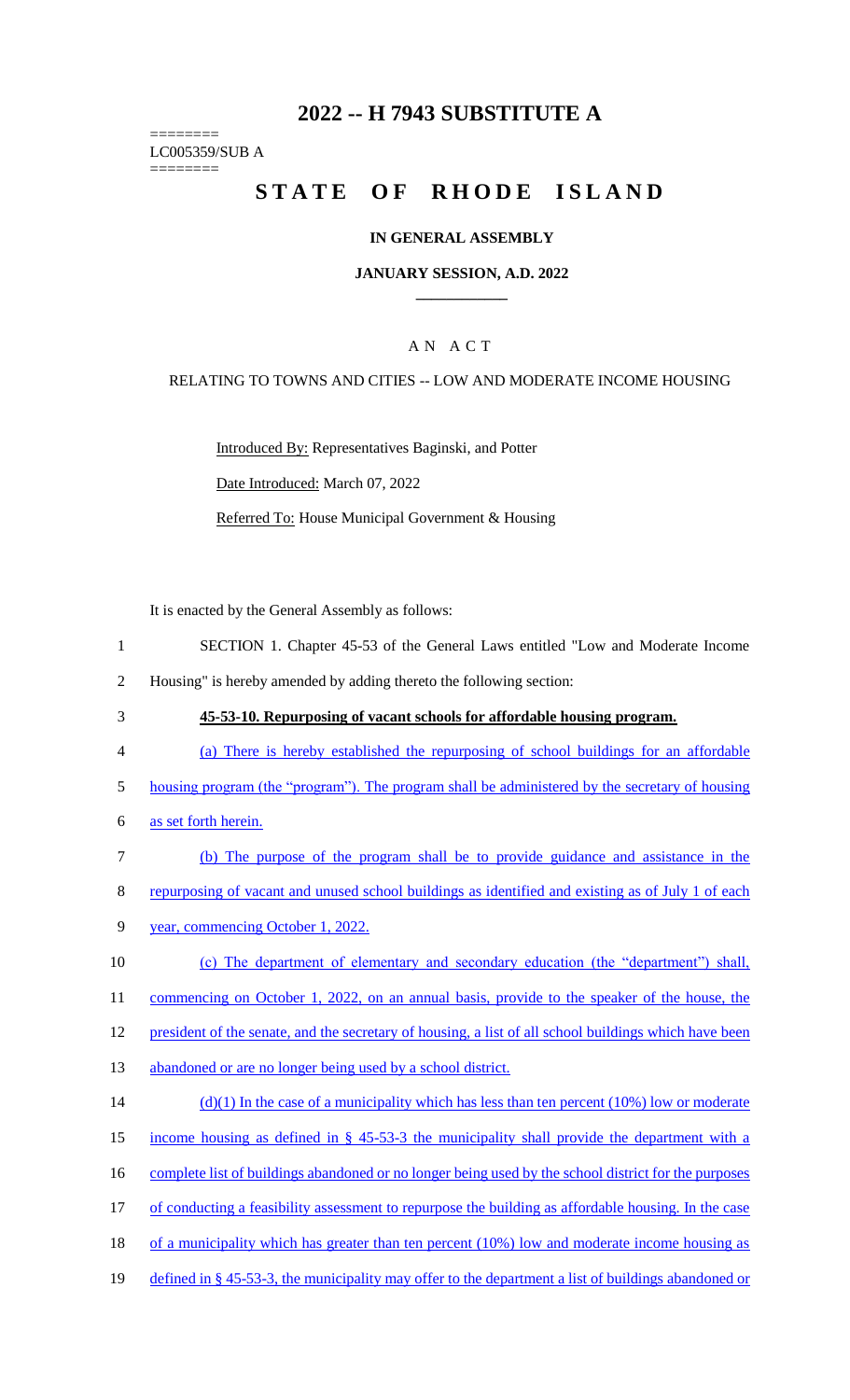1 no longer being utilized by the school district by an affirmative vote of a majority of both the governing body of the school board and the municipality, and have voted to be willing to offer the former school building for a feasibility assessment for use by the program. In the case of buildings being abandoned or no longer used by a charter school which owns the school building in question, 5 an affirmative vote of the governing body of the charter school and/or mayoral academy shall be required. The department shall also include and identify in the list those school buildings which the department anticipates will become abandoned or no longer used by a school district within the next six (6) months following the issuance of the list. (2) The secretary of housing shall conduct an assessment, in conjunction with a task force comprised of the Rhode Island housing and mortgage and finance corporation, the department of 11 environmental management, the department of health, a fire marshal, the local building inspector, 12 and the local planning office, into its feasibility to be repurposed as affordable housing, and the 13 anticipated costs of renovating the building for that intended purpose. This assessment shall be 14 completed within one hundred and fifty (150) days after being notified by the task force of the availability of a vacant building available pursuant to this section. 16 (3) Once a building is determined by the task force to be appropriate for repurposing as affordable housing, the office of housing and community development shall actively identify and 18 invite prospective developers to submit an application to the program, with the goal of repurposing 19 the building into affordable housing. (e) The office of housing and community development shall maintain on its website a separate page related to the repurposing of buildings for the affordable housing program. This website shall contain a listing of all buildings for which a feasibility assessment was conducted and the outcome of the assessment, including a general statement of the condition of the property, an estimate of the types of renovations, if any, which must be performed to the property, a copy of the feasibility assessment, and an estimate of the costs thereof. Provided, it shall be made clear on the 26 website that these are estimates to repurpose used buildings, and that neither the state, the corporation, the division, the commission, or any instrumentality of the state or of a municipality or school district shall be liable for any estimates which are incorrect. (f) The office of housing and community development shall seek to assist and facilitate persons and developers who want to repurpose former buildings as affordable housing. This assistance may include, but need not be limited to, technical and financial assistance, all to assist

- 32 in the repurposing of the school building.
- (g) The Rhode Island department of education shall promulgate rules and regulations for
- 34 the implementation and enforcement of this section.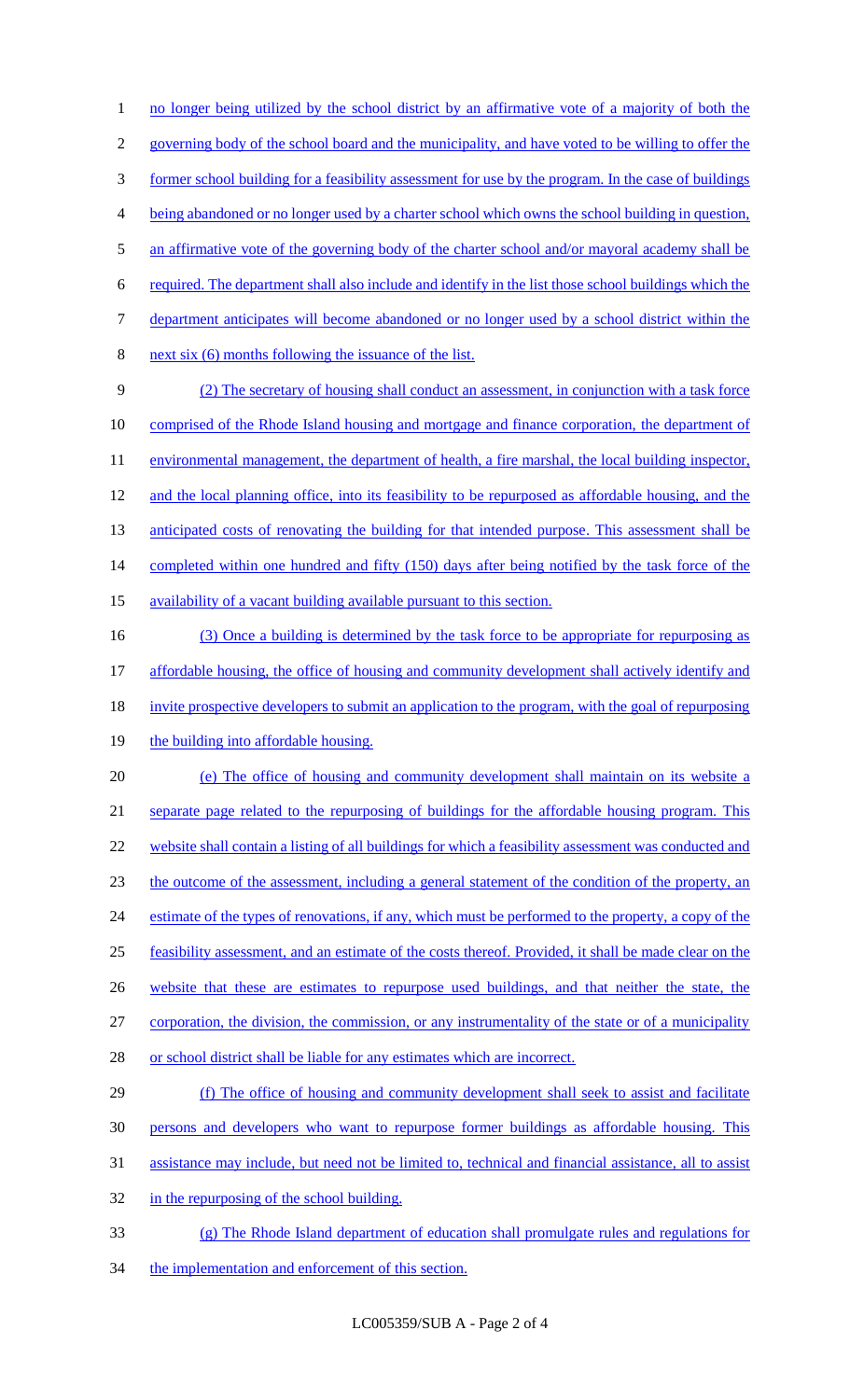- 1 (h) The secretary of housing shall provide an annual report on or before December 31,
- 2 commencing with calendar year 2023, including, but not limited to, the number of schools that are
- 3 vacant and include a status report of any development and/or feasibility to repurpose a vacant
- 4 building.
- 5 (i) As used herein, the term "affordable housing" means housing which meets the definition
- 6 for low or moderate income housing in  $§$  45-53-3.
- 7 SECTION 2. This act shall take effect upon passage.

======== LC005359/SUB A ========